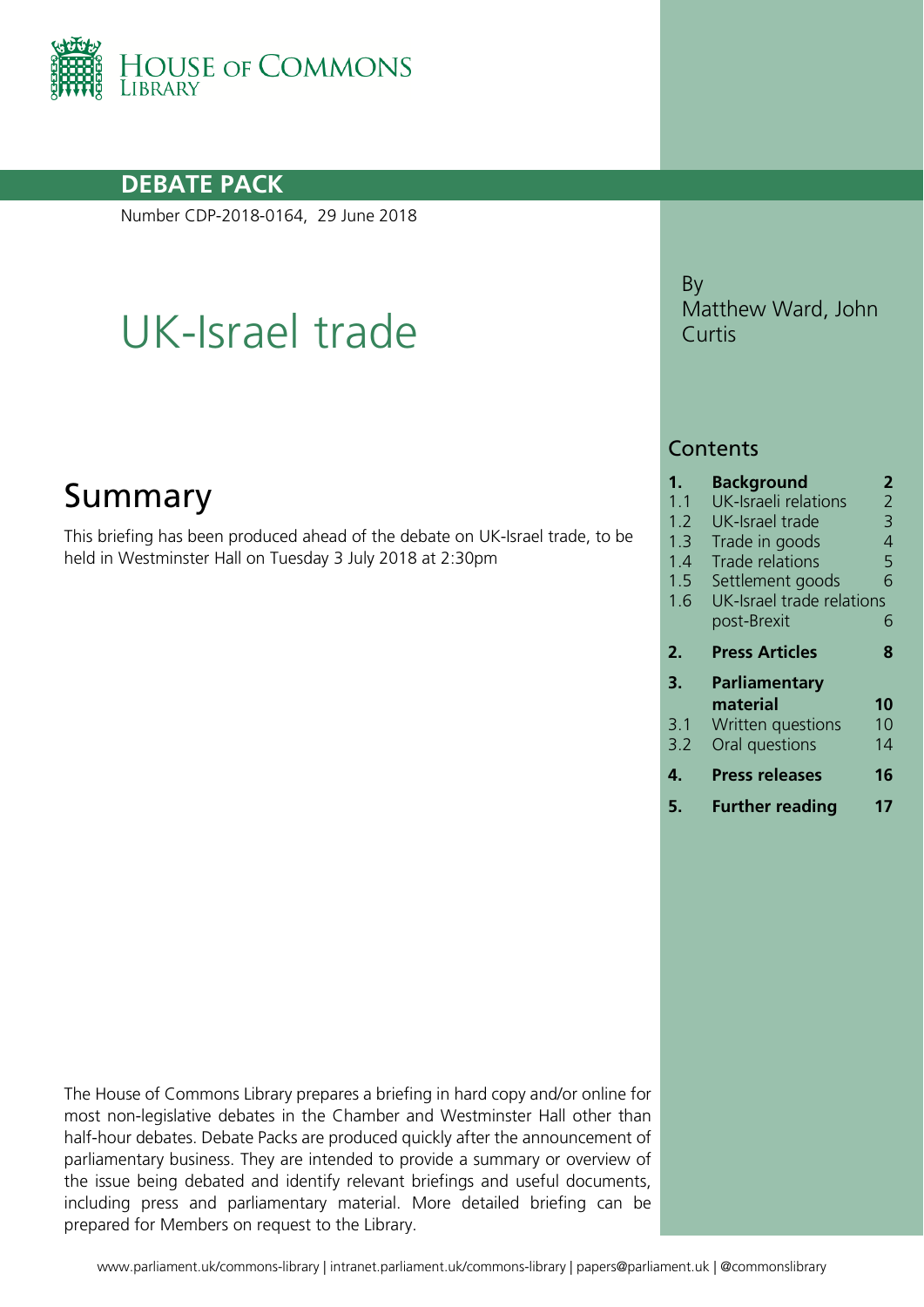## <span id="page-1-0"></span>1. Background

### <span id="page-1-1"></span>1.1 UK-Israeli relations

Relations between Israel and the UK have been close historically, and have deepened under Theresa May's government.

Mrs May has hosted two bilateral meetings with the Israeli Prime Minister Benjamin Netanyahu since she took office, in **February 2017** and [June 2018.](https://www.gov.uk/government/news/pm-meeting-with-israeli-prime-minister-6-june-2018) Mr Netanyahu also attended [a dinner h](https://www.gov.uk/government/speeches/pm-speech-at-balfour-centenary-dinner)osted by the Prime Minister in November 2017, to celebrate the [centenary of the](https://researchbriefings.parliament.uk/ResearchBriefing/Summary/CDP-2017-0191)  **[Balfour Declaration.](https://researchbriefings.parliament.uk/ResearchBriefing/Summary/CDP-2017-0191)** In addition, the two leaders have conducted regular official telephone calls. Improving trade and economic ties between the two countries has been a recurring theme of these discussions.

The International Trade Secretary, Liam Fox, [speaking at](https://www.gov.uk/government/speeches/liam-fox-celebrates-uk-israel-trade-relationship) a Jewish Care business breakfast event in October 2017, advocated deepening the economic links between the two countries. He pointed to the creation of the [UK-Israel Trade Working Group,](https://www.gov.uk/government/news/uk-and-israel-set-to-hold-first-trade-policy-working-group) designed to identify and remove trade barriers between the two countries, as an important achievement.

Successive UK governments have, while being closely allied to Israel, disagreed over aspects of Israel's policies towards the Occupied Palestinian Territories (OPTs). These include Israel's settlement building programmes, which the UK and much of the international community believe contravenes international law.

The UK also has raised concerns over Israel's use of live fire in the recent clashes on the Israel-Gaza border.<sup>[1](#page-1-2)</sup>

The two governments also disagree over the Iran nuclear deal. Israel opposes the accord, while the UK was one of the six nations to negotiate the deal with Iran, and it remains a strong supporter of finding a diplomatic solution to curbing Iran's nuclear programme.

However, the UK Government has continued to emphasise (in all recent statements) the close ties between the UK and Israel and that it supports Israel's right to defend itself. As a sign of the close relationship between Israel and the UK, Prince William visited Israel as part of a tour of the Middle East in late June. He became the first Royal to make an official visit to the country. In a speech at a reception hosted by the British Ambassador, Prince William said ties between the two countries had "never been stronger".<sup>[2](#page-1-3)</sup>

<span id="page-1-2"></span>See, for example, ['May urges 'greater restraint' by Israel after Gaza violence'](http://www.bbc.co.uk/news/uk-politics-44106527), BBC News, 15 May 2018

<span id="page-1-3"></span><sup>&</sup>lt;sup>2</sup> ['Duke of Cambridge: Scale of Holocaust terrifying'](https://www.bbc.co.uk/news/uk-44612812), BBC News, 26 June 2018.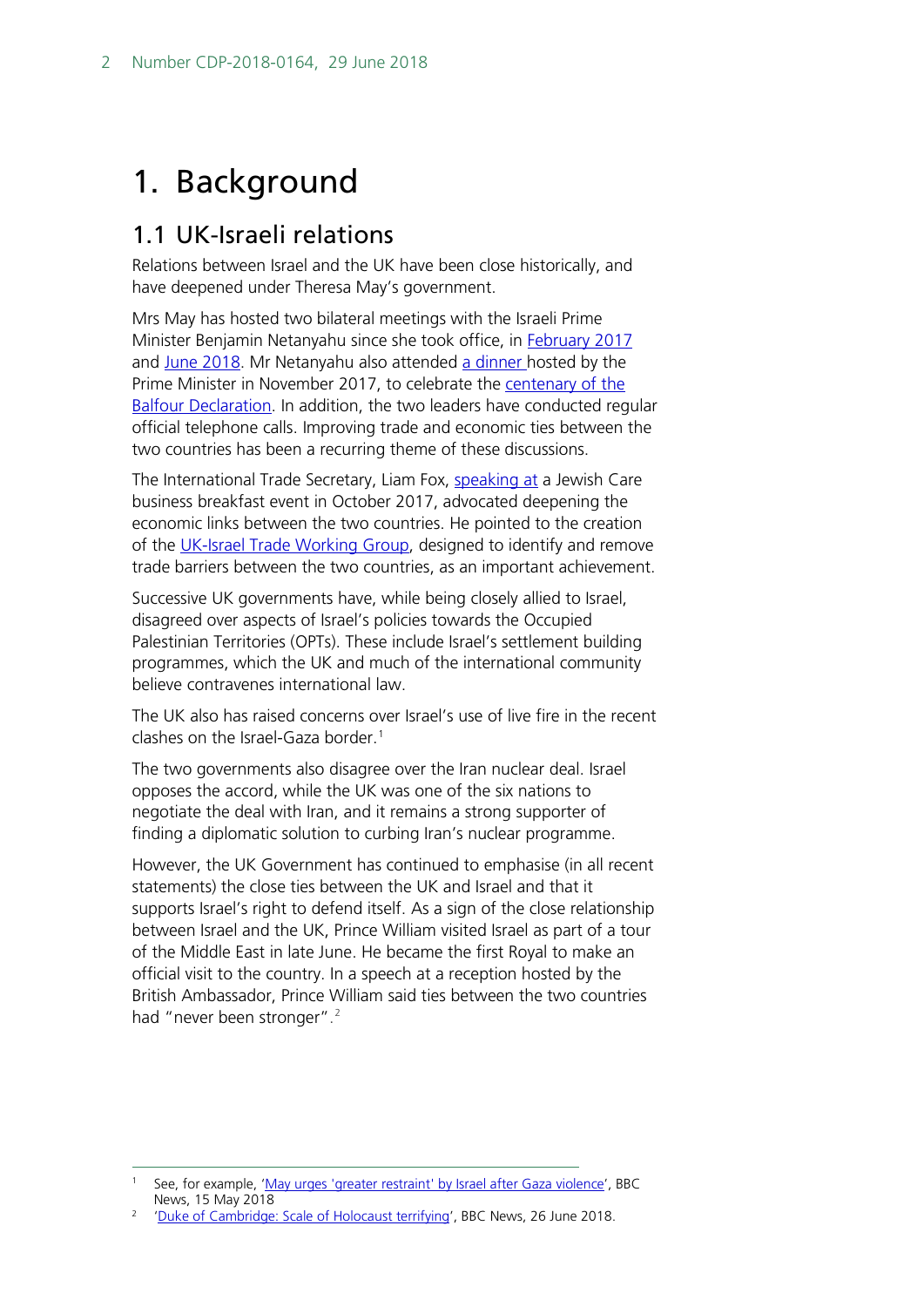## <span id="page-2-0"></span>1.2 UK-Israel trade

In 2016:

- The UK recorded an overall trade surplus with Israel of £0.6 billion, with a surplus of £0.1 billion in goods and a surplus of £0.5 billion in services.
- UK exports to Israel accounted for 0.4% of all UK exports; imports from Israel accounted for 0.3% of all UK imports.
- Israel was the UK's 40<sup>th</sup> largest export market and 49<sup>th</sup> largest source of imports.



British exports to Israel peaked at £2.5 billion in 2011; UK imports from Israel peaked at £2.8 billion in 2012.

The UK has now recorded a trade surplus with Israel in seven of the last ten years for which data is available, the largest being £0.6 billion in 2016, though recorded three successive deficits between 2011 and 2013, the largest being £0.5 billion in 2012.

| UK trade in goods and services with Israel, 2007-16 |                |         |                |  |  |  |  |
|-----------------------------------------------------|----------------|---------|----------------|--|--|--|--|
| £ billions                                          |                |         |                |  |  |  |  |
|                                                     | <b>Exports</b> | Imports | <b>Balance</b> |  |  |  |  |
| 2007                                                | 1.7            | 1.3     | 0.4            |  |  |  |  |
| 2008                                                | 1.9            | 1.5     | 0.4            |  |  |  |  |
| 2009                                                | 1.8            | 1.4     | 0.4            |  |  |  |  |
| 2010                                                | 2.0            | 1.9     | 0.1            |  |  |  |  |
| 2011                                                | 2.5            | 2.6     | $-0.2$         |  |  |  |  |
| 2012                                                | 2.3            | 2.8     | $-0.5$         |  |  |  |  |
| 2013                                                | 2.1            | 2.6     | $-0.4$         |  |  |  |  |
| 2014                                                | 1.9            | 1.6     | 0.3            |  |  |  |  |
| 2015                                                | 2.0            | 1.7     | 0.3            |  |  |  |  |
| 2016                                                | 2.1            | 1.5     | 0.6            |  |  |  |  |
| Source: ONS                                         |                |         |                |  |  |  |  |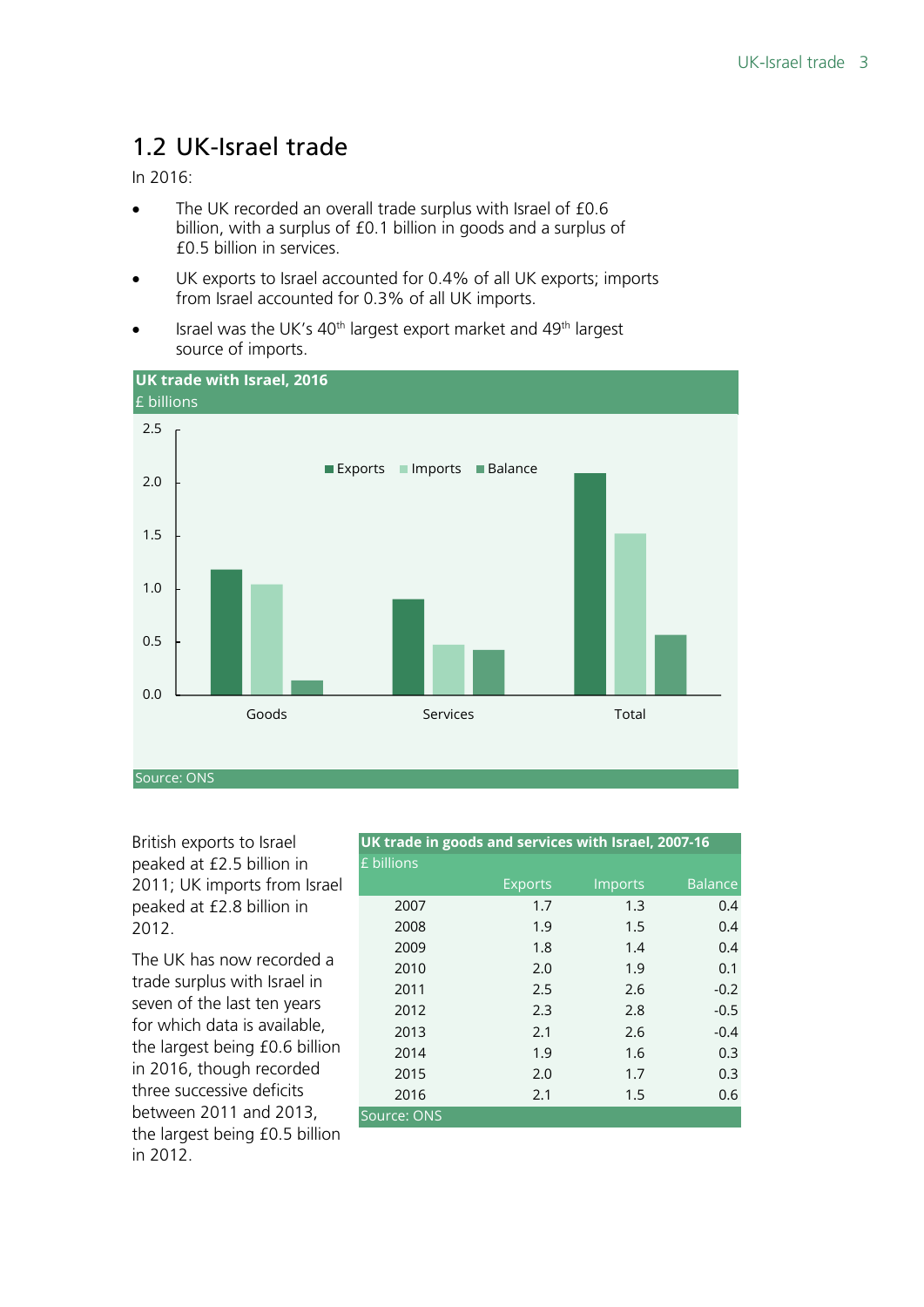

## <span id="page-3-0"></span>1.3 Trade in goods

In 2016, the UK's single largest goods export to Israel was road vehicles, making up almost a fifth of all UK goods exports to Israel, followed by medicinal and pharmaceutical products and general industrial machinery.

| UK goods exports to Israel, 2016                   |            |                |  |  |  |  |
|----------------------------------------------------|------------|----------------|--|--|--|--|
|                                                    | £ millions | % of all goods |  |  |  |  |
| Road vehicles                                      | 201.4      | 18.4%          |  |  |  |  |
| Medicinal & pharmaceutical products                | 120.8      | 11.0%          |  |  |  |  |
| General industrial machinery & equipment           | 76.1       | 6.9%           |  |  |  |  |
| Professional, scientific & controlling instruments | 67.4       | 6.1%           |  |  |  |  |
| Machinery specialized for particular industries    | 63.6       | 5.8%           |  |  |  |  |
| Electrical machinery and appliances                | 53.4       | 4.9%           |  |  |  |  |
| Non-metallic mineral manufactures n.e.s.           | 50.1       | 4.6%           |  |  |  |  |
| Miscellaneous manufactured articles n.e.s.         | 44.7       | 4.1%           |  |  |  |  |
| Power generating machinery & equipment             | 38.8       | 3.5%           |  |  |  |  |
| <b>Beverages</b>                                   | 33.7       | 3.1%           |  |  |  |  |
| All goods                                          | 1,097      | 100.0%         |  |  |  |  |
| Source: HMRC, UK Trade Info                        |            |                |  |  |  |  |

"Non-metallic mineral manufactures" were the UK's single largest import from Israel – the vast majority of this category was made up of imports of diamonds – Israel accounted for 7% of the UK's total imports of diamonds in 2016. Other significant goods imports from Israel to the UK included miscellaneous manufactured articles (the majority of this category was made up of imports of manufactured plastic goods), vegetables and fruit and electrical machinery and appliances.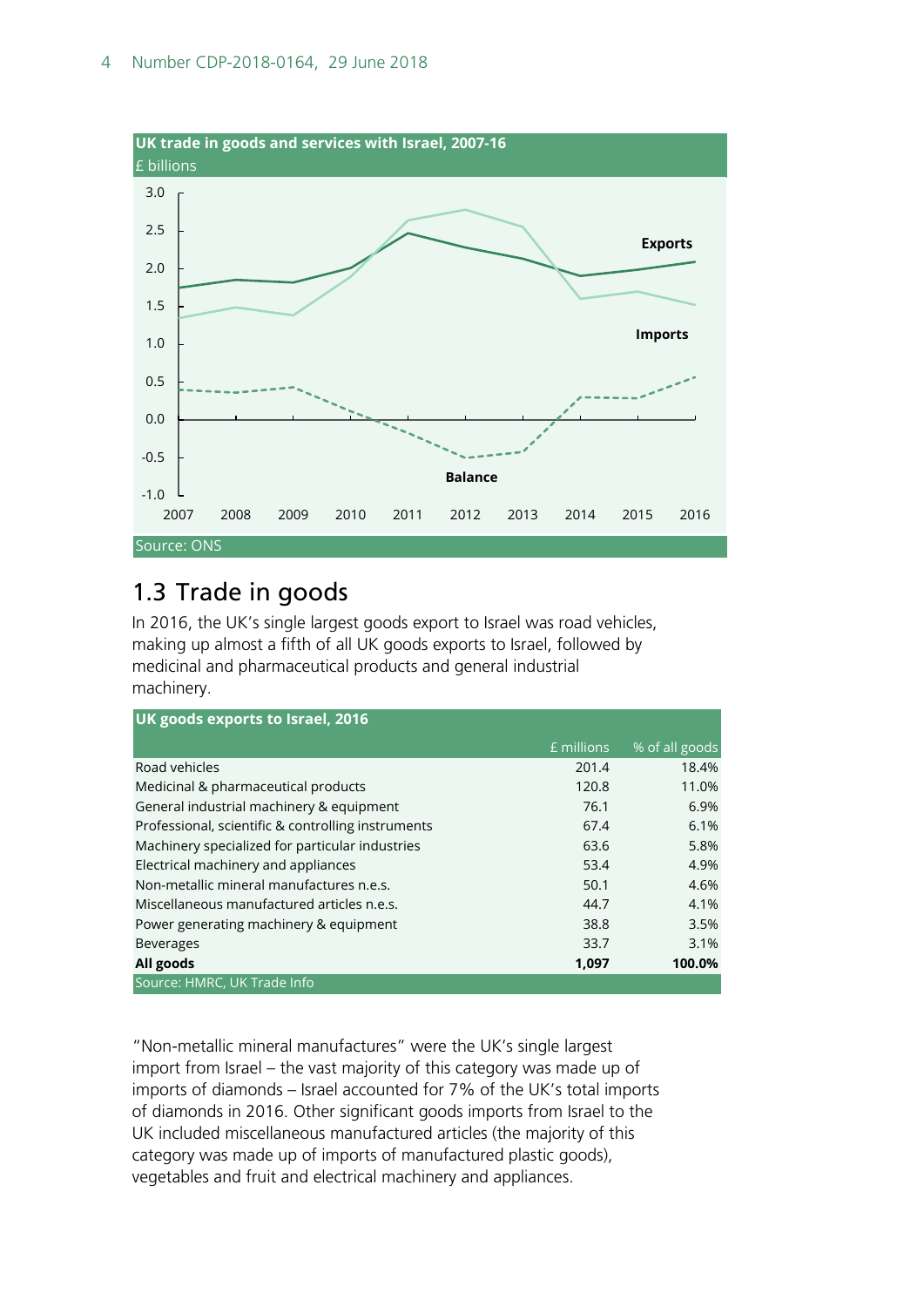| UK goods imports from Israel, 2016                 |            |                |  |  |  |
|----------------------------------------------------|------------|----------------|--|--|--|
|                                                    | £ millions | % of all goods |  |  |  |
| Non-metallic mineral manufactures n.e.s.           | 117.4      | 11.3%          |  |  |  |
| Miscellaneous manufactured articles n.e.s.         | 87.3       | 8.4%           |  |  |  |
| Vegetables & fruit                                 | 83.8       | 8.1%           |  |  |  |
| Professional, scientific & controlling instruments | 68.9       | 6.6%           |  |  |  |
| Electrical machinery and appliances                | 59.5       | 5.7%           |  |  |  |
| Power generating machinery & equipment             | 51.9       | 5.0%           |  |  |  |
| Telecomms equipment                                | 45.4       | 4.4%           |  |  |  |
| Plastics in non-primary forms                      | 44.2       | 4.3%           |  |  |  |
| Textile yarn, fabrics, made up articles etc        | 43.7       | 4.2%           |  |  |  |
| Furniture & parts thereof                          | 41.5       | 4.0%           |  |  |  |
| All goods                                          | 1,036.4    | 100.0%         |  |  |  |
| Source: HMRC, UK Trade Info                        |            |                |  |  |  |

## <span id="page-4-0"></span>1.4 Trade relations

As the UK is still a member of the European Union, trade relations between the UK and Israel are governed by the EU-Israel Association [Agreement,](http://eeas.europa.eu/archives/delegations/israel/documents/eu_israel/asso_agree_en.pdf) which came in to force in 2000, with the aim of providing "an appropriate framework for political dialogue and economic cooperation between the EU and Israel. $13$  $13$ 

This was part of a series of agreements forming the Euro-Mediterranean Partnership (Euromed), a wide framework of political, economic and social relations between EU states and Southern Mediterranean countries. One of the main objectives of Euromed is the creation of a Euro-Mediterranean free trade area, with the aim of removing barriers to trade between the EU and Southern Mediterranean countries, as well as between the Southern Mediterranean countries themselves. [4](#page-4-2)

Between 1998 and 2005, eight Euro-Mediterranean Association Agreements were signed between the EU and countries in North Africa and the Near East.

The [EU–Israel Association Agreement](http://eeas.europa.eu/archives/delegations/israel/documents/eu_israel/asso_agree_en.pdf) allows for free trade in industrial products between the EU and Israel, the free movement of capital, progressive liberalisation in trade in agricultural products, progressive liberalisation of public procurement and aspirations toward the "intensification of cooperation in science and technology."

Further agreements on trade agreed between the EU and Israel since 2000 include:

- A [2010 Agreement](https://eur-lex.europa.eu/LexUriServ/LexUriServ.do?uri=OJ:L:2009:313:0081:0082:EN:PDF) brought into force further liberalisation and market access for trade in agricultural products, processed agricultural products and fish and fishery products
- The implementation of the **EU-Israel Agreement on Conformity** [Assessment and Acceptance of industrial products](https://ec.europa.eu/health/sites/health/files/files/international/2013_acaa_implementation.pdf) (ACAA) in 2013, which saw mutual recognition of pharmaceutical certifications between the EU and Israel.

<sup>&</sup>lt;sup>3</sup> European Commission[, Israel](http://ec.europa.eu/trade/policy/countries-and-regions/countries/israel/)

<span id="page-4-2"></span><span id="page-4-1"></span><sup>4</sup> European Commission[, Euro-Mediterranean partnership](http://ec.europa.eu/trade/policy/countries-and-regions/regions/euro-mediterranean-partnership/)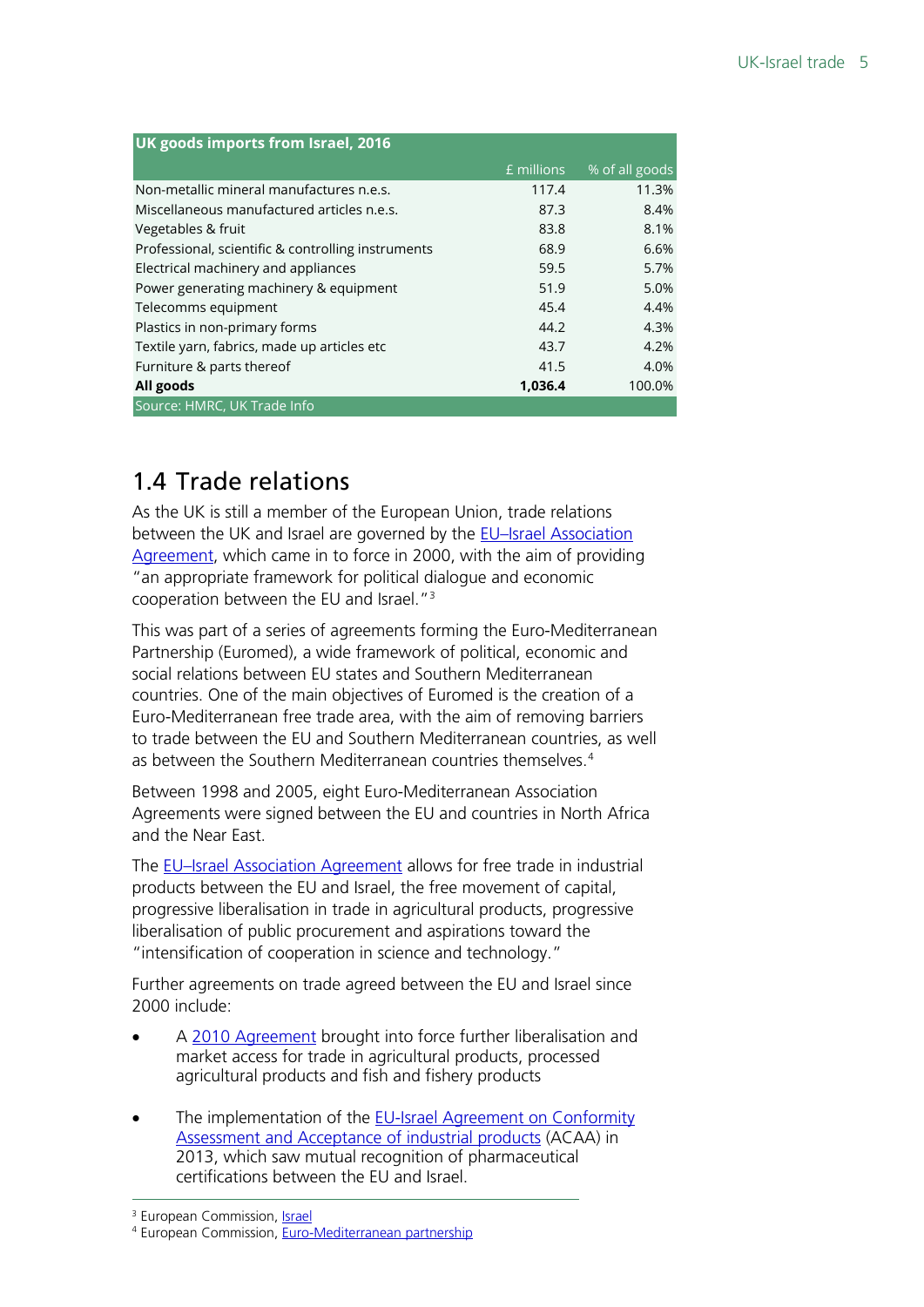• Israel is also a signatory to the 2010 [Regional Convention on pan-](http://register.consilium.europa.eu/doc/srv?l=EN&f=ST%209429%202010%20INIT)[Euro-Mediterranean preferential rules of origin,](http://register.consilium.europa.eu/doc/srv?l=EN&f=ST%209429%202010%20INIT) which addresses "cumulation of origin", meaning a product coming from one partner country can be "processed or added to a product of a second partner country and still be considered an "originating product" of that second partner country for the purposes of a particular trade agreement."[5](#page-5-2)

### <span id="page-5-0"></span>1.5 Settlement goods

Goods originating from Israeli settlements in the Occupied Palestinian Territories are not subject to the same preferential terms of the EU-Israel Association Agreement, as they are not considered Israeli – this was underscored by a 2010 ruling by the European Court of Justice.<sup>6</sup>

In 2009, the government of Gordon Brown issued [guidelines](http://webarchive.nationalarchives.gov.uk/20130402191540/http:/archive.defra.gov.uk/foodfarm/food/pdf/labelling-palestine.pdf) that recommended that produce from Israeli settlements in the OPTs be labelled as such.

These guidelines are advisory only, and are intended to allow consumers to make a 'discerning choice' as to whether they wish to purchase products produced in the settlements. However, they do make clear that labelling products from the Occupied Palestinian Territories as 'produce of Israel', would "almost certainly be committing an offence", and this would apply "irrespective of whether the produce was from a Palestinian producer or from an Israeli settlement in the OPT".<sup>[7](#page-5-4)</sup>

However, while the UK Government believe that settlement building in the OPTs contravenes international law, they do not support a boycott of goods from Israel as whole, or from illegal settlements. They believe that correct labelling will enable consumers to make their own choices.<sup>[8](#page-5-5)</sup>

### <span id="page-5-1"></span>1.6 UK-Israel trade relations post-Brexit

In February 2017, following a meeting between the Prime Minister and Prime Minister Netanyahu, it was announced that the UK and Israel had "agreed to establish a new UK-Israel Trade Working Group to continue the progress we have seen in our burgeoning trade and investment relationship, and to prepare the ground for a post-Brexit trade agreement."<sup>9</sup>

The Working Group met for the first time in March 2017, with the Israeli Minister of Economy and Industry Eli Cohen stating "as the UK is Israel's first export destination in Europe, we see high importance in

<span id="page-5-2"></span><sup>&</sup>lt;sup>5</sup> European Commission, **Israel** 

<span id="page-5-3"></span><sup>&</sup>lt;sup>6</sup> See Firma Brita GmbH v Hauptzollamt Hamburg-Hafen, Judgment of the Court (Fourth [Chamber\),](https://eur-lex.europa.eu/legal-content/EN/ALL/?uri=CELEX:62008CJ0386) 25 February 2010

<span id="page-5-4"></span>DEFRA: Technical advice: labelling of produce grown in the Occupied Palestinian [Territories,](http://webarchive.nationalarchives.gov.uk/20130402191540/http:/archive.defra.gov.uk/foodfarm/food/pdf/labelling-palestine.pdf) December 2009.

<sup>8</sup> HC Deb 28 March 2017 [c108](https://goo.gl/50KBWz)

<span id="page-5-6"></span><span id="page-5-5"></span><sup>9</sup> Prime Minister's Office, [PM meeting with Israeli Prime Minister Netanyahu,](https://www.gov.uk/government/news/pm-meeting-with-israeli-prime-minister-netanyahu-6-february-2017) 6 February 2017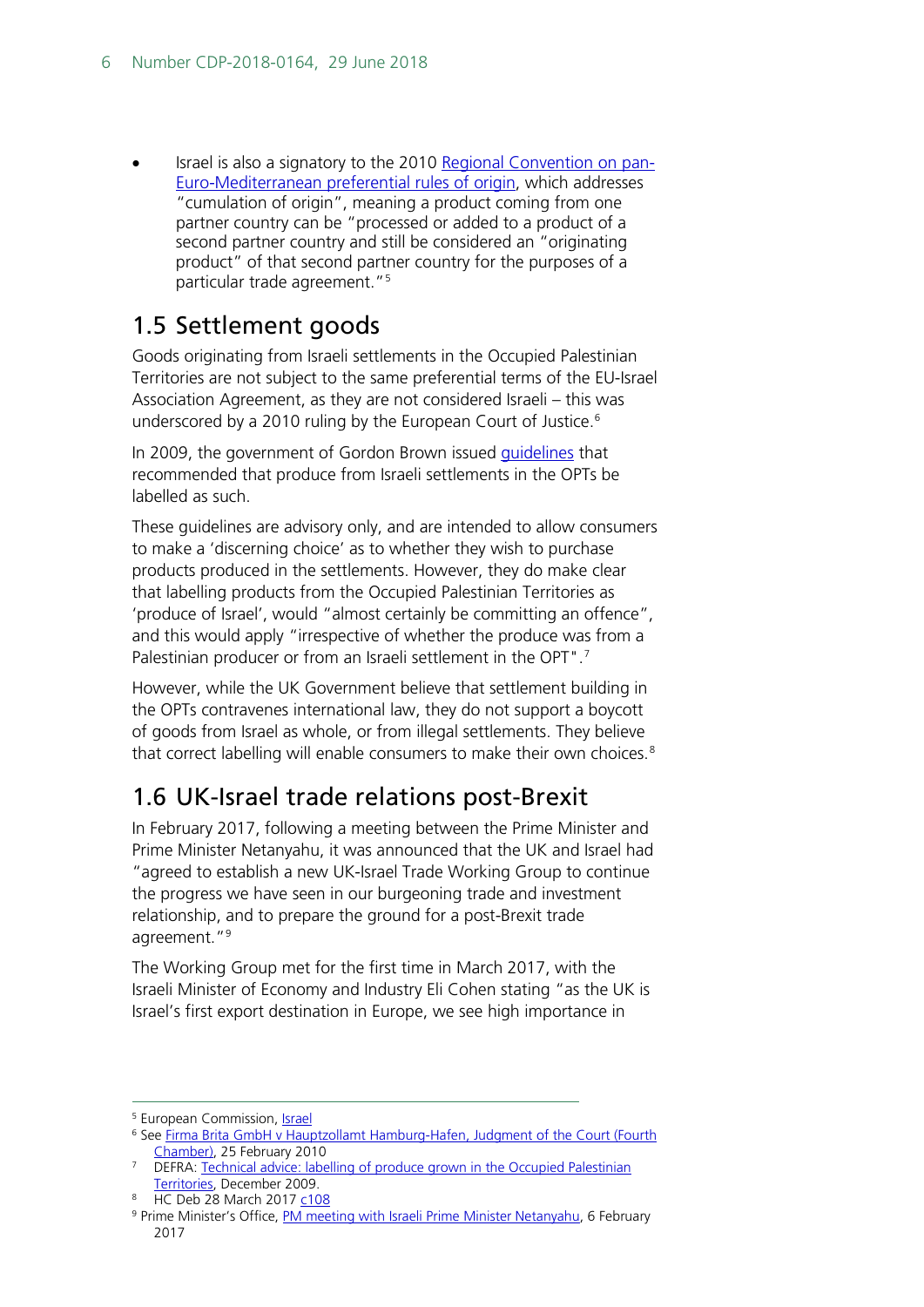keeping and enhancing our trade relations when the UK ceases to be a member of the European Union."<sup>[10](#page-6-0)</sup>

In an April 2017 report, the Open Europe think-tank identified Israel as an export market in which the UK "consistently" under-performs and, along with South Korea, Switzerland and Canada, it should be one of the "standout priorities for ensuring the continuation of existing EU FTAs" post-Brexit.<sup>[11](#page-6-1)</sup>

In response to a written question on the EU-Israel Association Agreement and UK-Israel relations after the UK leaves the European Union, a Minister of State in the Department for International Trade responded:

As we leave the European Union, we are seeking to replicate our existing EU free trade agreements and other EU preferential arrangements, so as to ensure continuity in our trade and investment relationships with third countries. This includes the EU-Israel Association Agreement.<sup>[12](#page-6-2)</sup>

<span id="page-6-0"></span><sup>&</sup>lt;sup>10</sup> Department for International Trade, UK and Israel set to hold first trade policy working [group,](https://www.gov.uk/government/news/uk-and-israel-set-to-hold-first-trade-policy-working-group) 28 March 2017

<span id="page-6-1"></span><sup>11</sup> Henry Newman, Stephen Booth, Aarti Shankar, Alex Greer and Vincenzo Scarpetta, [Global Britain: Priorities for trade beyond the EU,](https://openeurope.org.uk/intelligence/economic-policy-and-trade/global-britain-priorities-for-trade-beyond-the-eu/) Open Europe, April 2017, pg. 3

<span id="page-6-2"></span><sup>&</sup>lt;sup>12</sup> Department for International Trade, [Overseas Trade: Israel: HL8530,](https://www.parliament.uk/written-questions-answers-statements/written-question/lords/2018-06-11/HL8530) 25 June 2018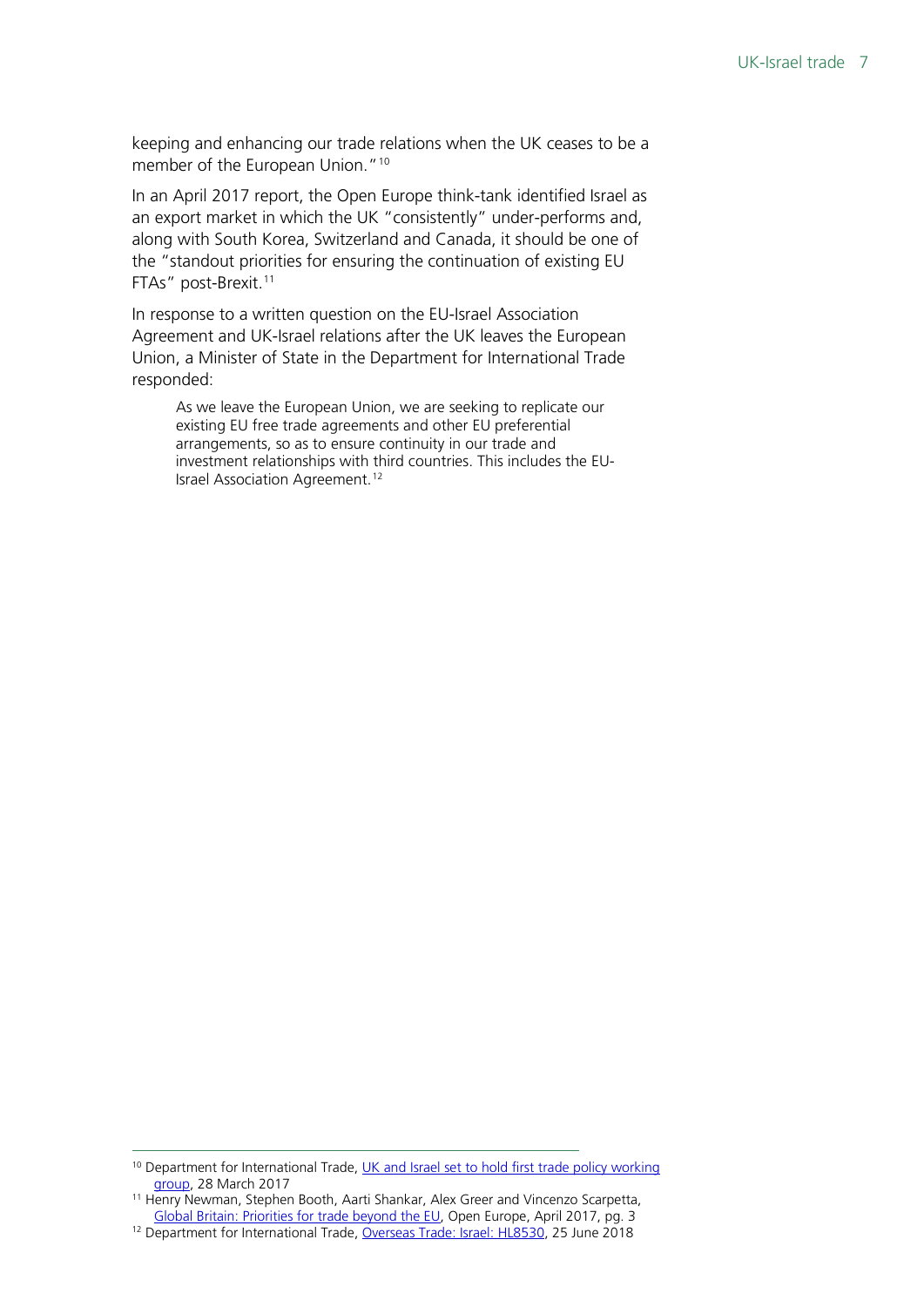## <span id="page-7-0"></span>2. Press Articles

[Prince William voices 'hope for lasting peace' during first ever royal visit](https://www.independent.co.uk/news/world/middle-east/prince-william-middle-east-trip-israel-palestinian-territories-visit-ramallah-mahmoud-abbas-a8419731.html)  [to West Bank: Second-in-line to throne refers to Palestinian territories as](https://www.independent.co.uk/news/world/middle-east/prince-william-middle-east-trip-israel-palestinian-territories-visit-ramallah-mahmoud-abbas-a8419731.html)  [a 'country'](https://www.independent.co.uk/news/world/middle-east/prince-william-middle-east-trip-israel-palestinian-territories-visit-ramallah-mahmoud-abbas-a8419731.html)

Bethan McKernan

The Independent, 28 June 2018

[Prince William visit ends royal 'boycott' of Israel: The first official royal](https://www.thetimes.co.uk/article/prince-william-visit-ends-royal-boycott-of-israel-fbg90pt00)  [visit to the Jewish state has Britain's diplomats treading a fine line to](https://www.thetimes.co.uk/article/prince-william-visit-ends-royal-boycott-of-israel-fbg90pt00)  [avoid angering allies](https://www.thetimes.co.uk/article/prince-william-visit-ends-royal-boycott-of-israel-fbg90pt00)

Anshel Pfeffer

The Times, 17 June 2018

[British arms exports to Israel reach record level: Figures reveal defence](https://www.theguardian.com/world/2018/may/27/british-arms-exports-israel-new-record)  firms' sales at new high, as Prince William prepares for visit to Ramallah [and Jerusalem](https://www.theguardian.com/world/2018/may/27/british-arms-exports-israel-new-record)

Jamie Doward

The Observer, 27 May 2018

[Britain must make new trade deals in record time](https://www.thetimes.co.uk/article/britain-must-make-new-trade-deals-in-record-time-w8dc82qdn)

Oliver Wright, Callum Jones

The Times, 3 April 2018

[UK could suffer a 'loss of trade' with around 40 countries on Brexit day,](https://www.independent.co.uk/news/uk/politics/uk-trade-deals-brexit-liam-fox-international-agreement-leave-eu-march-crawford-falconer-a8244716.html)  [admits Liam Fox's chief civil servant: Countries with existing deals](https://www.independent.co.uk/news/uk/politics/uk-trade-deals-brexit-liam-fox-international-agreement-leave-eu-march-crawford-falconer-a8244716.html)  negotiated by EU [will be 'trying to get something else extra', Trade](https://www.independent.co.uk/news/uk/politics/uk-trade-deals-brexit-liam-fox-international-agreement-leave-eu-march-crawford-falconer-a8244716.html)  [Secretary's adviser acknowledges](https://www.independent.co.uk/news/uk/politics/uk-trade-deals-brexit-liam-fox-international-agreement-leave-eu-march-crawford-falconer-a8244716.html)

Rob Merrick

The Independent, 7 March 2018

After Brexit, Israel senses a chance to boost trade with UK: It is hard to sell fruit into the EU, but when Britain leaves it could become a big [market for Israeli agriculture and for its burgeoning cyber-industries](https://www.theguardian.com/business/2017/mar/11/israel-farmers-programmers-sense-chance-to-grow-in-britain-brexit-trade-deal)

Mark Leftly

The Observer, 11 March 2017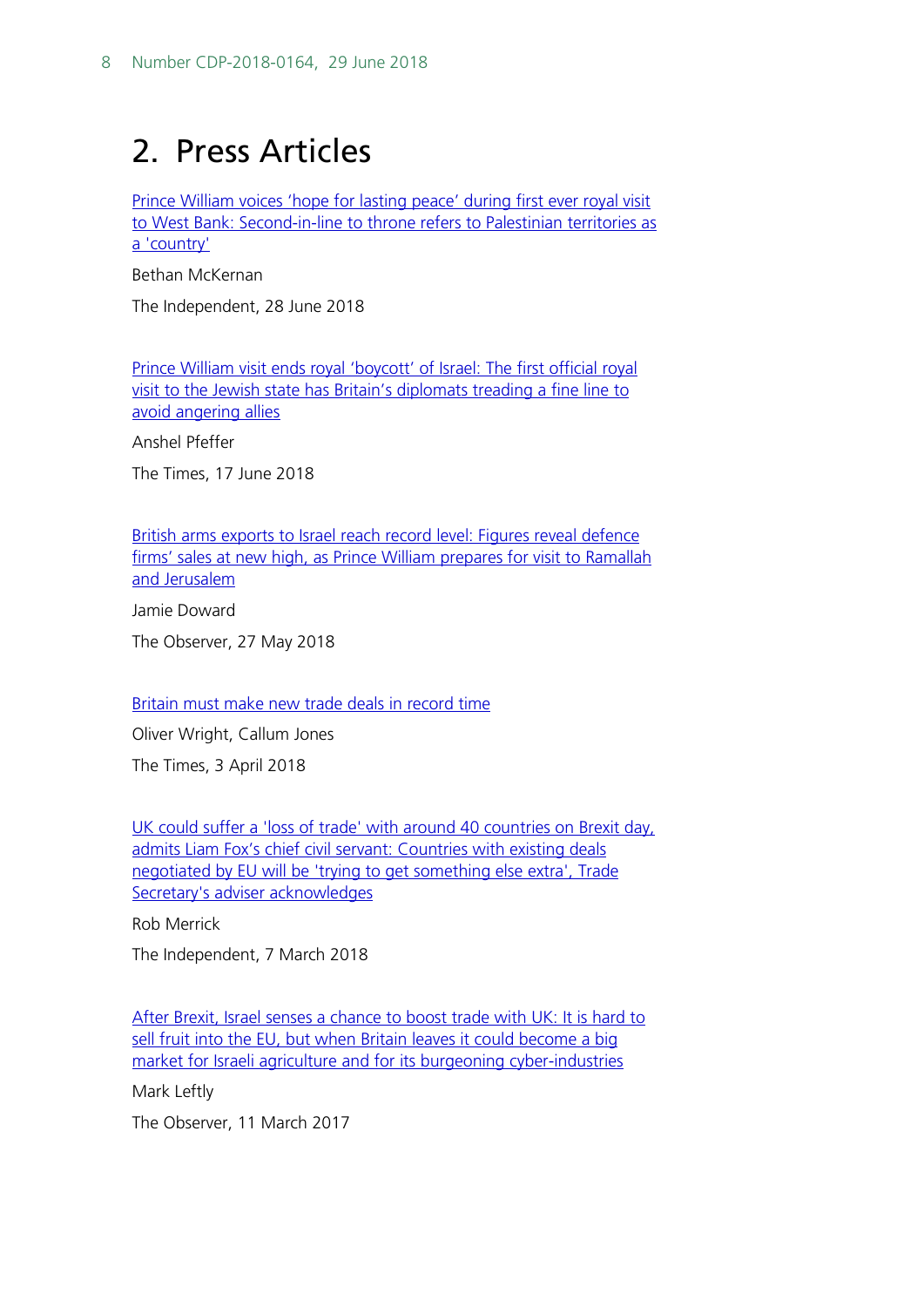[Israel's economy is a study in contrasts: Dazzling high-tech firms divert](https://www.economist.com/special-report/2017/05/18/israels-economy-is-a-study-in-contrasts)  [attention from a serious productivity problem](https://www.economist.com/special-report/2017/05/18/israels-economy-is-a-study-in-contrasts)

The Economist, 18 May 2017

[Israel: The going gets rough for diamonds](https://www.ft.com/content/120bdeaa-1778-11e6-9d98-00386a18e39d)

John Reed Financial Times, 12 May 2016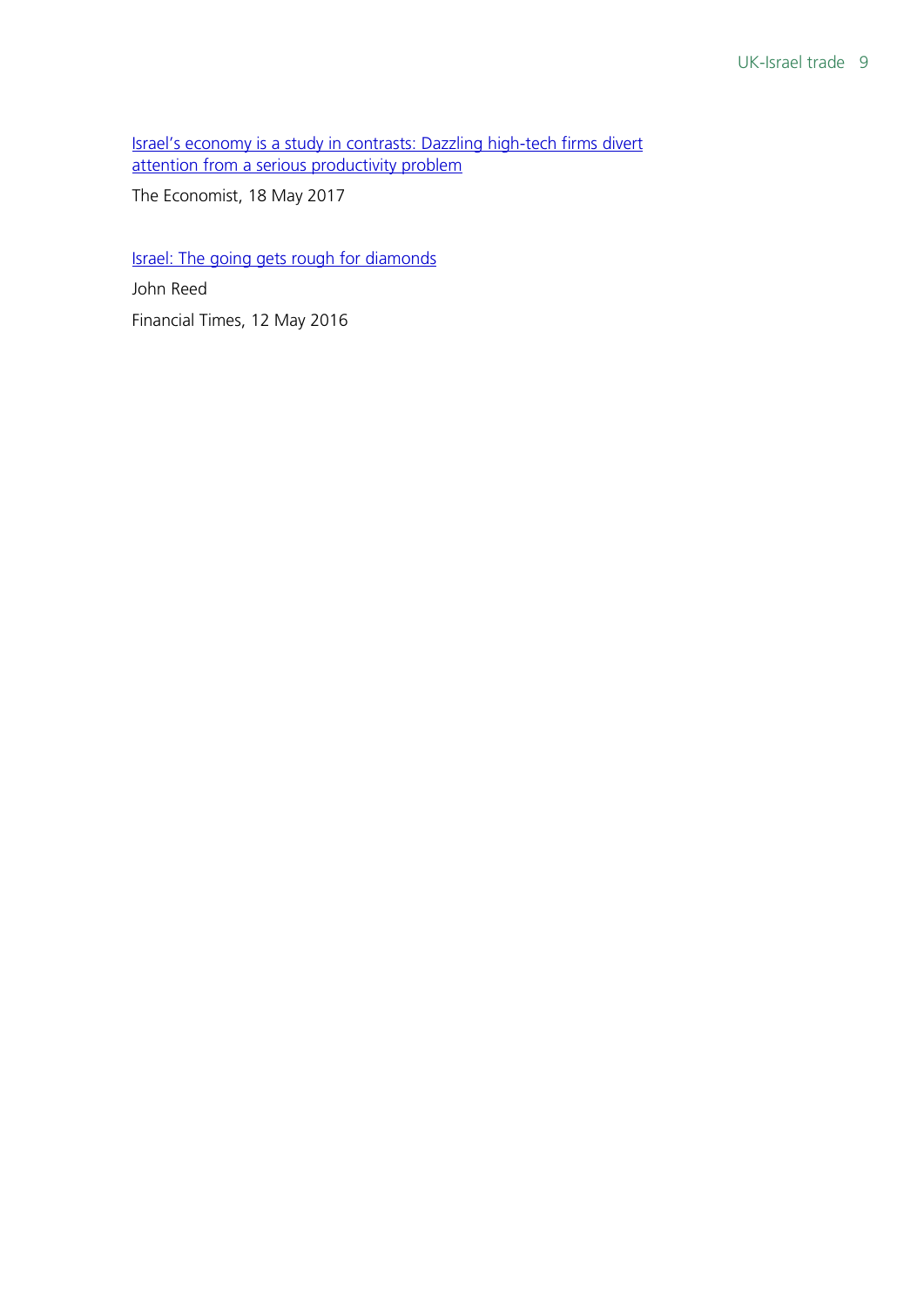## <span id="page-9-0"></span>3. Parliamentary material

### <span id="page-9-1"></span>3.1 Written questions

#### **[Department for International Trade: Overseas Trade: Israel:](https://www.parliament.uk/written-questions-answers-statements/written-question/lords/2018-06-11/HL8530)  [HL8530](https://www.parliament.uk/written-questions-answers-statements/written-question/lords/2018-06-11/HL8530)**

#### **Asked by Baroness Tonge**

#### **Asked on 11 June 2018**

To ask Her Majesty's Government whether they intend to impose the same trade conditions on Israel as they now impose under the EU–Israel Trade Association Agreement after Brexit.

#### **Answered by Baroness Fairhead**

#### **Answered on 25 June 2018**

As we leave the European Union, we are seeking to replicate our existing EU free trade agreements and other EU preferential arrangements, so as to ensure continuity in our trade and investment relationships with third countries. This includes the EU-Israel Association Agreement.

The Prime Minister met the Israeli Prime Minister in February 2017 and agreed to establish a joint trade working group. In March 2017, my Noble Friend the Rt Hon The Lord Price CVO, the then Minister of State for Trade Policy, visited Israel to chair the first meeting of the working group, which is continuing to make positive progress towards ensuring a smooth transition.

#### **[Department for International Trade: Israel: Arms Trade: 149019](https://www.parliament.uk/written-questions-answers-statements/written-question/commons/2018-06-01/149019)**

#### **Asked by Lloyd Russell-Moyle**

#### **Asked on 01 June 2018**

To ask the Secretary of State for International Trade, whether restrictions on end-use are applied to UK exports of military equipment to Israel; and if he will make a statement.

#### **Answered by Graham Stuart**

#### **Answered on 12 June 2018**

We do not have extraterritorial powers to restrict the end use of goods exported under an export licence from the UK. However, end use is an important consideration when assessing a licence application against the Consolidated EU and National Arms Export Licensing Criteria.

This assessment is undertaken on a case-by-case basis and the Consolidated Criteria require us to think hard about the impact of providing equipment and its capabilities to the end user. We will not a grant a licence if to do so would be inconsistent with these criteria.

We are keeping the situation in Israel and Gaza under careful review to ensure that extant export licences remain consistent with the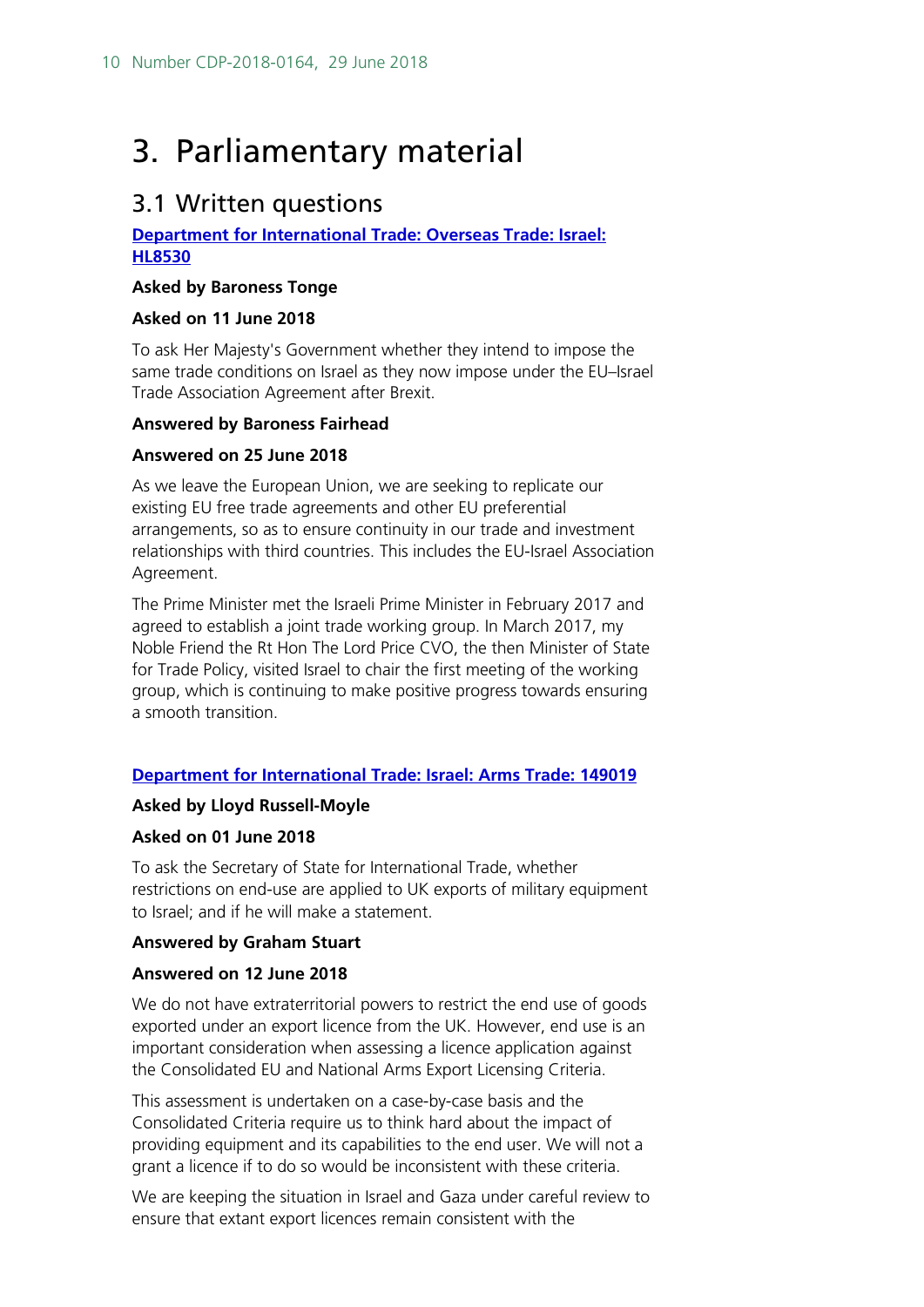Consolidated EU and National Arms Export Licensing Criteria. We will revoke these licences if we assess that they are no longer consistent with these criteria.

We have no information to suggest that UK supplied equipment has been used in contravention of the Consolidated Criteria.

#### **[Foreign and Commonwealth Office: Overseas Trade: Occupied](https://www.parliament.uk/written-questions-answers-statements/written-question/commons/2018-06-01/149013)  [Territories: Written question - 149013](https://www.parliament.uk/written-questions-answers-statements/written-question/commons/2018-06-01/149013)**

#### **Asked by Lloyd Russell-Moyle**

#### **Asked on 01 June 2018**

To ask the Secretary of State for Foreign and Commonwealth Affairs, pursuant to the Answer of 3 April 2018 to Question 133853 on Overseas Trade: Occupied Territories, how the Government's policy to allow individual companies to decide whether to operate in the Occupied Territories is in compliance with UN resolution 2334.

#### **Answered by Alistair Burt**

#### **Answered on 11 June 2018**

The UK voted for this resolution because of our support for the twostate solution and commitment to Israel as the Jewish homeland. It has long been our position that Israeli settlement activity is illegal and undermines the viability of two states for two peoples. We advise British businesses to bear in mind the British Government's view on the illegality of settlements under international law when considering their investments and activities in the region. This is in line with our commitments, as set out in the resolution.

#### **[Department for International Trade: Trade Agreements: Israel:](https://www.parliament.uk/written-questions-answers-statements/written-question/commons/2018-05-08/141792)  [Written question - 141792](https://www.parliament.uk/written-questions-answers-statements/written-question/commons/2018-05-08/141792)**

#### **Asked by Jim Shannon**

**Asked on 08 May 2018**

#### **Trade Agreements: Israel**

To ask the Secretary of State for International Trade, what opportunities he has identified for further trade cooperation with Israel once the UK is no longer party to the EU-Israel Association Agreement.

#### Answered by **Greg Hands**

#### Answered on 16 May 2018

As we leave the European Union, we are seeking to replicate our existing EU free trade agreements and other EU preferential arrangements, so as to ensure continuity in our trade and investment relationships with third countries.

The Prime Minister met the Israeli Prime Minister in February 2017 and agreed to establish a joint trade working group. In March 2017, my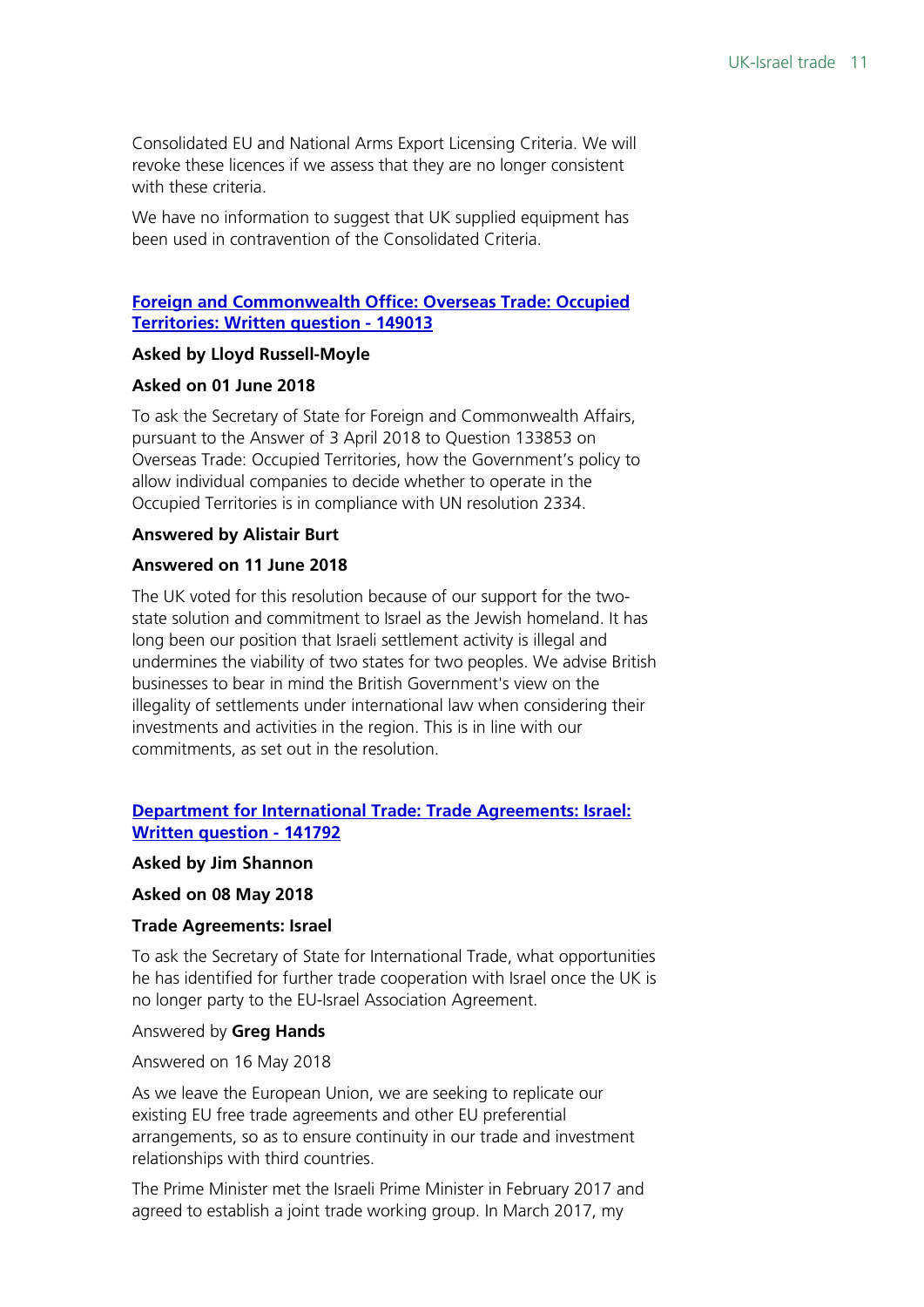noble friend, the then Minister of State for Trade Policy (Lord Price CVO), visited Israel to chair the first meeting of the working group, which is continuing to make positive progress towards ensuring a smooth transition.

The UK and Israel have an important trading relationship, which we are committed to strengthening through our dedicated trade promotion team at our Embassy in Israel.

#### **[Foreign and Commonwealth Office: Israel: Sanctions: Written](https://www.parliament.uk/written-questions-answers-statements/written-question/lords/2018-02-20/HL5686)  [question - HL5686](https://www.parliament.uk/written-questions-answers-statements/written-question/lords/2018-02-20/HL5686)**

#### **Asked by Baroness Tonge**

#### **Asked on 20 February 2018**

To ask Her Majesty's Government with regard to human rights and international law violations, under what circumstances they would consider imposing selective trade sanctions on Israel.

#### **Answered by Lord Ahmad of Wimbledon**

#### **Answered on 06 March 2018**

The Government is firmly opposed to sanctions or boycotts against Israel. Such moves would not support the progress we need towards resolution of the Israeli-Palestinian conflict.

#### **[Foreign and Commonwealth Office: Israel: Technology: Written](https://www.parliament.uk/written-questions-answers-statements/written-question/commons/2018-02-06/126893)  [question - 126893](https://www.parliament.uk/written-questions-answers-statements/written-question/commons/2018-02-06/126893)**

#### **Asked by Jim Shannon**

#### **Asked on: 06 February 2018**

To ask the Secretary of State for Foreign and Commonwealth Affairs, what recent steps he has taken to strengthen trade cooperation with Israel in the high tech sector.

#### **Answered by Alistair Burt**

#### **Answered on: 14 February 2018**

The UK is a close friend of Israel and we enjoy an excellent bilateral relationship, built on decades of cooperation between our two countries across a range of fields such as education, hi-tech research, business, arts and culture. Trade between our countries is at record levels. The British Government helped to establish the UK-Israel Tech Hub, a nonprofit organisation based in Tel Aviv and London, to help British companies looking for cutting-edge innovation or Israeli start-ups seeking to grow through the UK. Over the last 5 years the Tech Hub has generated deals worth £62 million.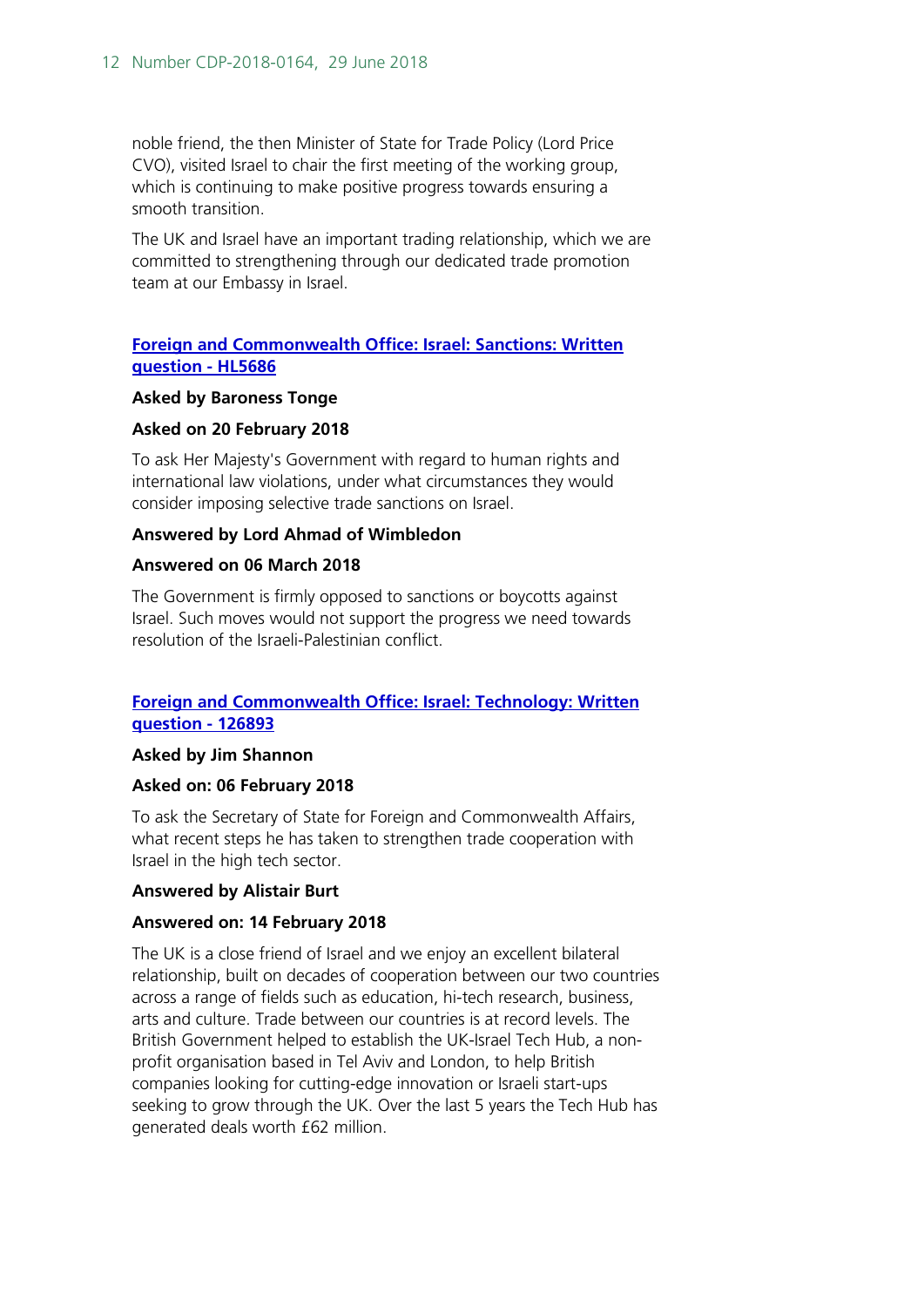#### **[Department for International Trade: Imports: Israeli Settlements:](https://www.parliament.uk/written-questions-answers-statements/written-question/commons/2017-11-27/115933)  [Written question - 115933](https://www.parliament.uk/written-questions-answers-statements/written-question/commons/2017-11-27/115933)**

#### **Asked by Catherine West**

#### **Asked on: 27 November 2017**

To ask the Secretary of State for International Trade, what discussions has he had with his counterpart in Israel on imports of produce grown in illegal settlements.

#### **Answered by Mark Garnier**

#### **Answered on 05 December 2017**

The UK and Israel have a strong and important trading relationship. However, we do not recognise the Occupied Palestinian Territories as part of Israel and indeed it is not covered by the current EU-Israel Association Agreement which governs our trade with Israel.

We are looking across the board to ensure a smooth transition for existing EU trade agreements in the region, and that will include the EU-Israel Association Agreement as well as the Interim Association Agreement with the Palestinian Authority.

#### **[Department for International Trade: Overseas Trade: Israel:](https://www.parliament.uk/written-questions-answers-statements/written-question/lords/2017-10-30/HL2722)  [Written question - HL2722](https://www.parliament.uk/written-questions-answers-statements/written-question/lords/2017-10-30/HL2722)**

#### **Asked by Baroness Tonge**

#### **Asked on 30 October 2017**

To ask Her Majesty's Government what assessment they have made of increased trade opportunities with Israel following the UK's exit from the EU.

#### **Answered by Baroness Fairhead**

#### **Answered on 13 November 2017**

As we prepare to leave the EU, we will seek to transition all existing EU trade agreements and other EU preferential arrangements. This will ensure that the UK maintains the greatest amount of certainty, continuity and stability in our trade and investment relationships for our businesses, citizens and trading partners.

In March 2017, the UK-Israel Trade Working Group was launched, aiming to strengthen the trade and investment relationship between the two countries and ensure a smooth transition, as we leave the EU.

#### **[Foreign and Commonwealth Office: Overseas Trade: Israeli](https://www.parliament.uk/written-questions-answers-statements/written-question/commons/2017-01-31/62462)  [Settlements: Written question - 62462](https://www.parliament.uk/written-questions-answers-statements/written-question/commons/2017-01-31/62462)**

#### **Asked by Mr Barry Sheerman**

#### **Asked on 31 January 2017**

To ask the Secretary of State for Foreign and Commonwealth Affairs, if he will support measures by the UN Human Rights Council to draw up a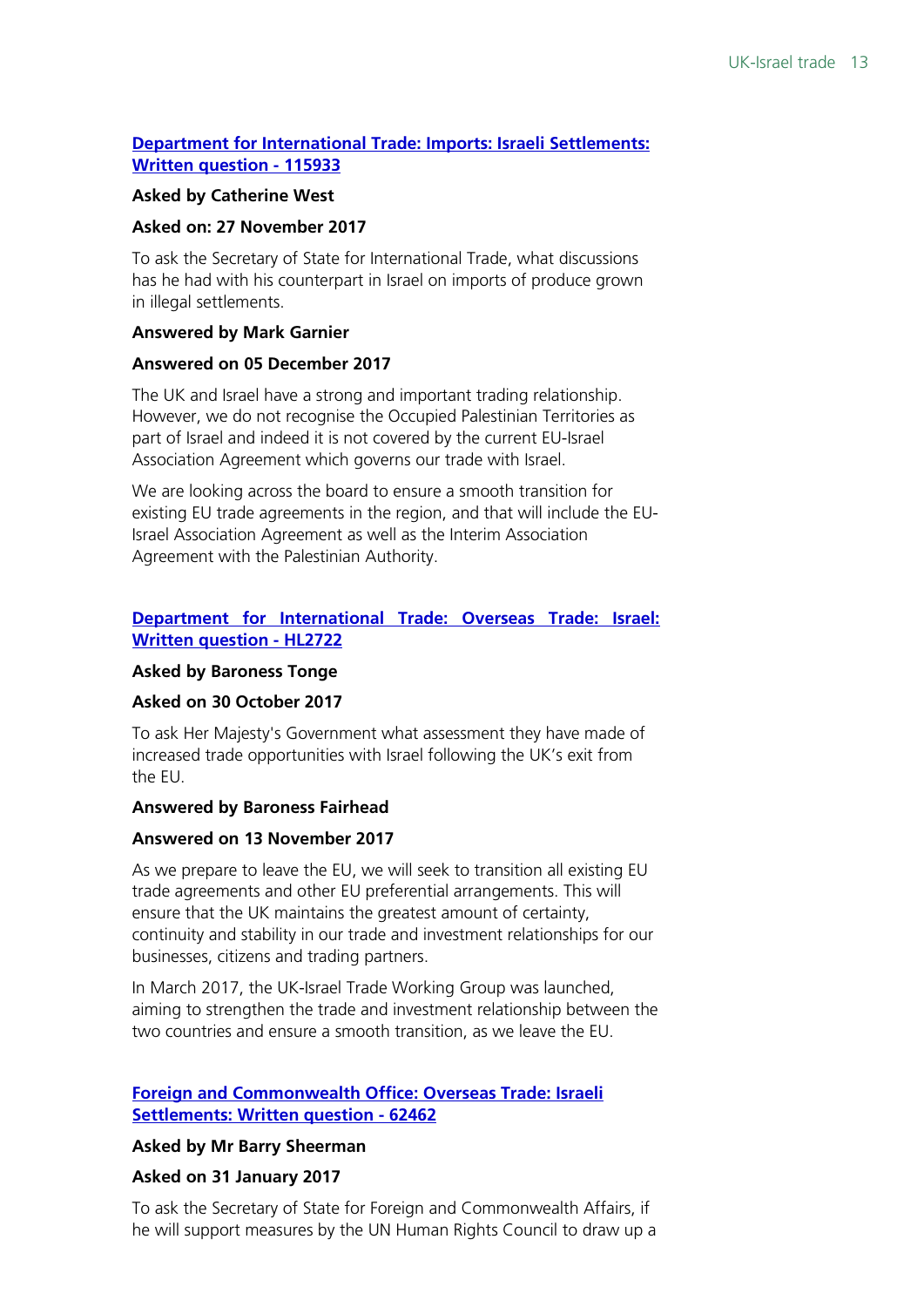database of all UK firms involved in trade or financial dealings with illegal settlements in coordination with the EU and UN.

#### **Answered by Mr Tobias Ellwood**

#### **Answered on 07 February 2017**

The UK, alongside our EU partners abstained on a vote about proposals for a database at vote at the UN Human Rights Council in March 2016. The database has not yet been finalised.

In December 2013 we placed advice online to raise awareness of the key security and political risks which UK businesses may face when operating abroad, including in Israel and the Occupied Palestinian Territories. This includes guidance on Israeli settlements. We are advising British businesses to bear in mind the British Government's view on the illegality of settlements under international law when considering their investments and activities in the region.

#### **[Department for International Trade: Overseas Trade: Israeli](https://www.parliament.uk/written-questions-answers-statements/written-question/lords/2017-01-10/HL4489)  Settlements: [Written question - HL4489](https://www.parliament.uk/written-questions-answers-statements/written-question/lords/2017-01-10/HL4489)**

#### **Asked by Baroness Tonge**

#### **Asked on 10 January 2017**

To ask Her Majesty's Government, following UN resolution 2334 (2016) concerning the illegality of Israeli settlements in the Palestinian Occupied Territories, what action they will take in respect of trade between those settlements and the UK; and whether they intend to impose penalties on UK individuals, firms and companies trading in those settlements.

#### **Answered by Lord Price**

#### **Answered on 18 January 2017**

The UK and Israel have a strong and important trading relationship and we are firmly opposed to boycotts or sanctions. But we do not recognise the Occupied Palestinian Territories, including the settlements, as part of Israel and indeed the settlements are not covered by the current EU-Israel Association Agreement which governs our trade with Israel.

A just and lasting resolution that ends the occupation and delivers peace for both Israelis and Palestinians is long overdue. The UK remains focused on achieving a two-state solution and we continue to believe that the best way to achieve this is through negotiations between the parties.

### <span id="page-13-0"></span>3.2 Oral questions

#### **Foreign Direct Investment**

**Stephen Crabb:** In the 12 months since the EU referendum in 2016, 32 Israeli companies have invested in new business ventures in the UK, bringing an increase in capital investment of 32% from that country. Does that not demonstrate, first, a strong vote of confidence in the UK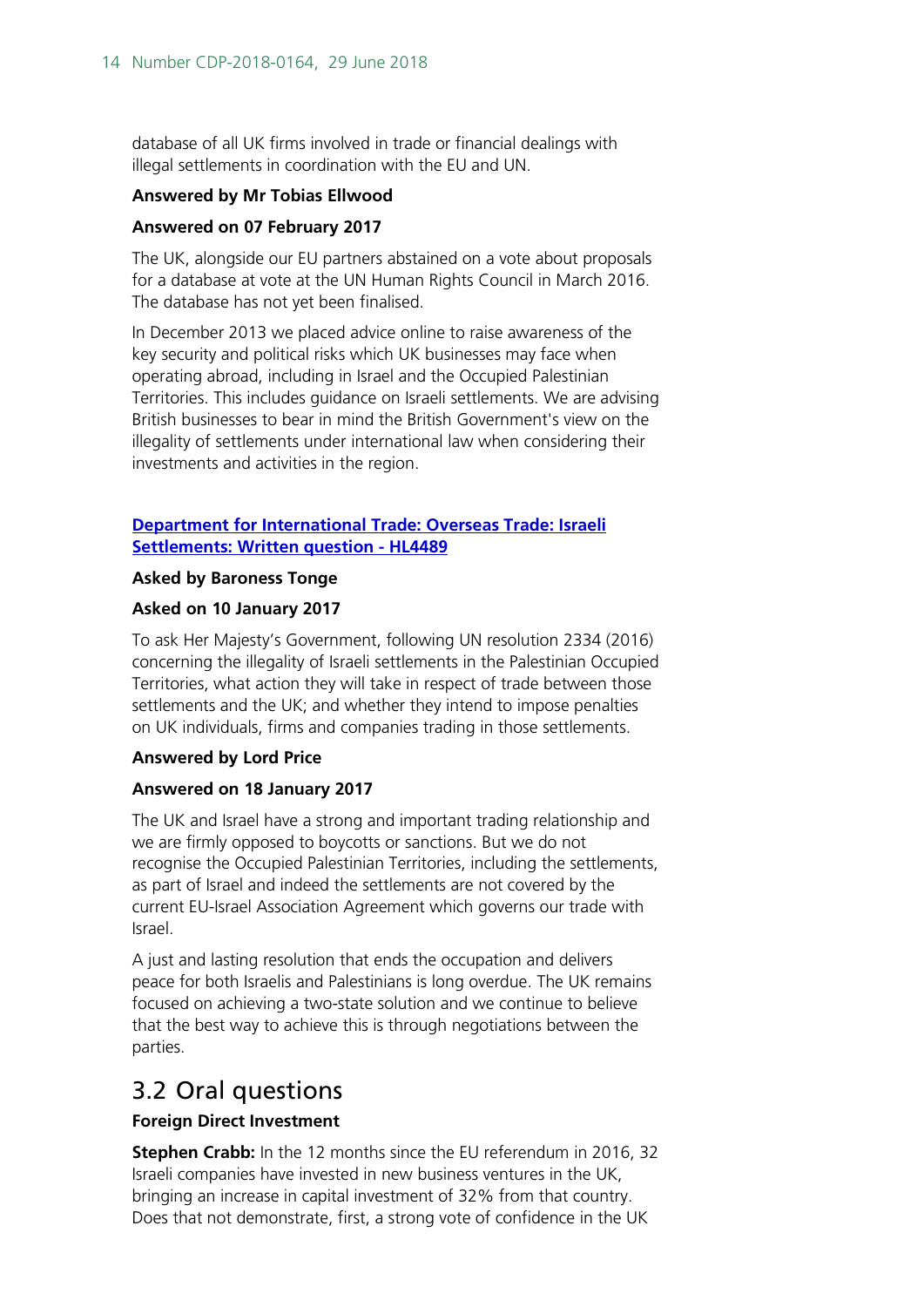economy, and, secondly, that Israel should be a natural partner for any future free trade agreement?

**Mark Garnier:** Indeed. I have visited Israel; we do a lot of trade with it, and the investment it is making in this country is very welcome. Importantly, since the Brexit vote a huge number of investment projects are coming to the UK, which is creating new jobs. Doom mongers like me who during the referendum were part of the "Project Fear" campaign have been proved wrong, and it is important that we stand up and say that so far we have not got this right, and that is incredibly good news for both Britain and our individual constituencies.

#### **[HC Deb 12 Oct 2017 c 428](https://hansard.parliament.uk/Commons/2017-10-12/debates/668E8758-F98A-42B3-B6E2-0569F1B0E3F6/ForeignDirectInvestment#contribution-1C02C8D7-4615-4A7B-BC7C-43BAFBA4D362)**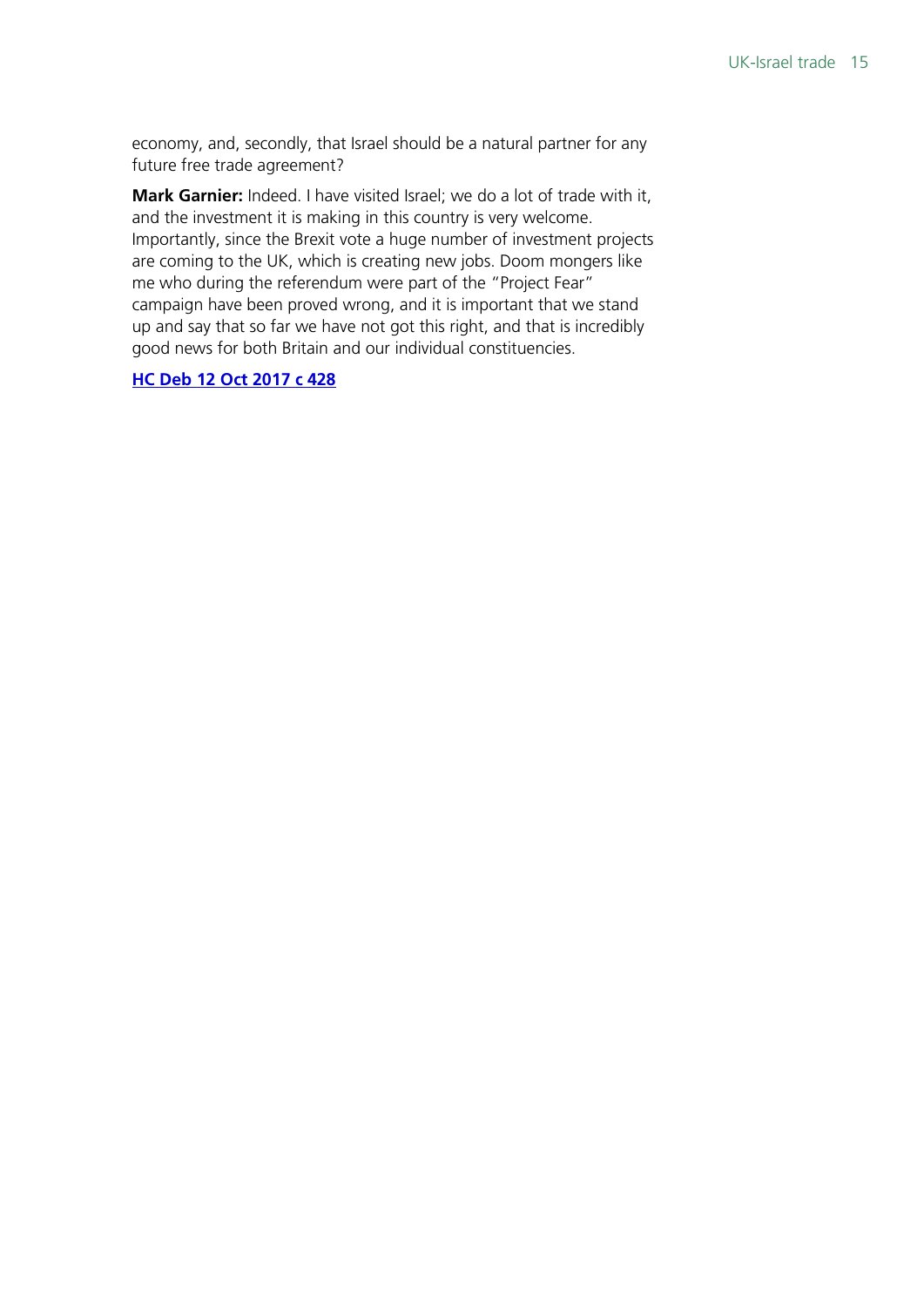## <span id="page-15-0"></span>4. Press releases

**[UK and Israel set to hold first trade policy working group:](https://www.gov.uk/government/news/uk-and-israel-set-to-hold-first-trade-policy-working-group)  [Tomorrow \(29 March\), government ministers from the UK and](https://www.gov.uk/government/news/uk-and-israel-set-to-hold-first-trade-policy-working-group)  [Israel will chair the inaugural meeting of the new UK-Israel Trade](https://www.gov.uk/government/news/uk-and-israel-set-to-hold-first-trade-policy-working-group)  [Working Group.](https://www.gov.uk/government/news/uk-and-israel-set-to-hold-first-trade-policy-working-group)**

28 March 2017 Department for International Trade and Lord Price CVO

Announced in February by UK Prime Minister Theresa May and Israeli Prime Minister Benjamin Netanyahu, the group will strengthen the trade and investment relationship between the UK and Israel.

Ministers expect to discuss the global trade environment and ways to ensure continuity in the future of the UK-Israel trade relationship. With the inaugural meeting of the Trade Working Group, officials will begin work towards a smooth transition to our trading relationship as the UK leaves the EU.

Bilateral trade between the UK and Israel reached \$7.5 billion in 2015 and the UK is Israel's second largest trading partner. It is also Israel's number 1 destination for investment in Europe, with more than 300 Israeli companies operating in the UK. Since April 2016, 28 Israeli companies have set up shop or expanded their presence, creating over 700 new jobs in the UK.

Over 30 British companies operate in Israel, in addition to hundreds more that are represented.

International Trade Minister Lord Price said:

From the cherry tomato to new global calling technology Viber, Israeli inventions and produce have been welcomed by UK consumers for many years.

My visit to Israel has reinforced the strong ties that already exist between our 2 nations and our new working group will look to continue the progress we have seen in our burgeoning trade and investment relationship.

We will work together to maximise future trade opportunities and ensure a smooth transition as we leave the EU, to keep the UK-Israel trading relationship thriving.

#### Minister of Economy and Industry Eli Cohen said:

As the UK is Israel's first export destination in Europe, we see high importance in keeping and enhancing our trade relations when the UK ceases to be a member of the European Union. We should make sure that the business communities in both countries will be able to continue trading with each other by providing them the necessary trade platforms.

We welcome Lord Price's decision to visit Israel in that context, among visits of other UK high officials.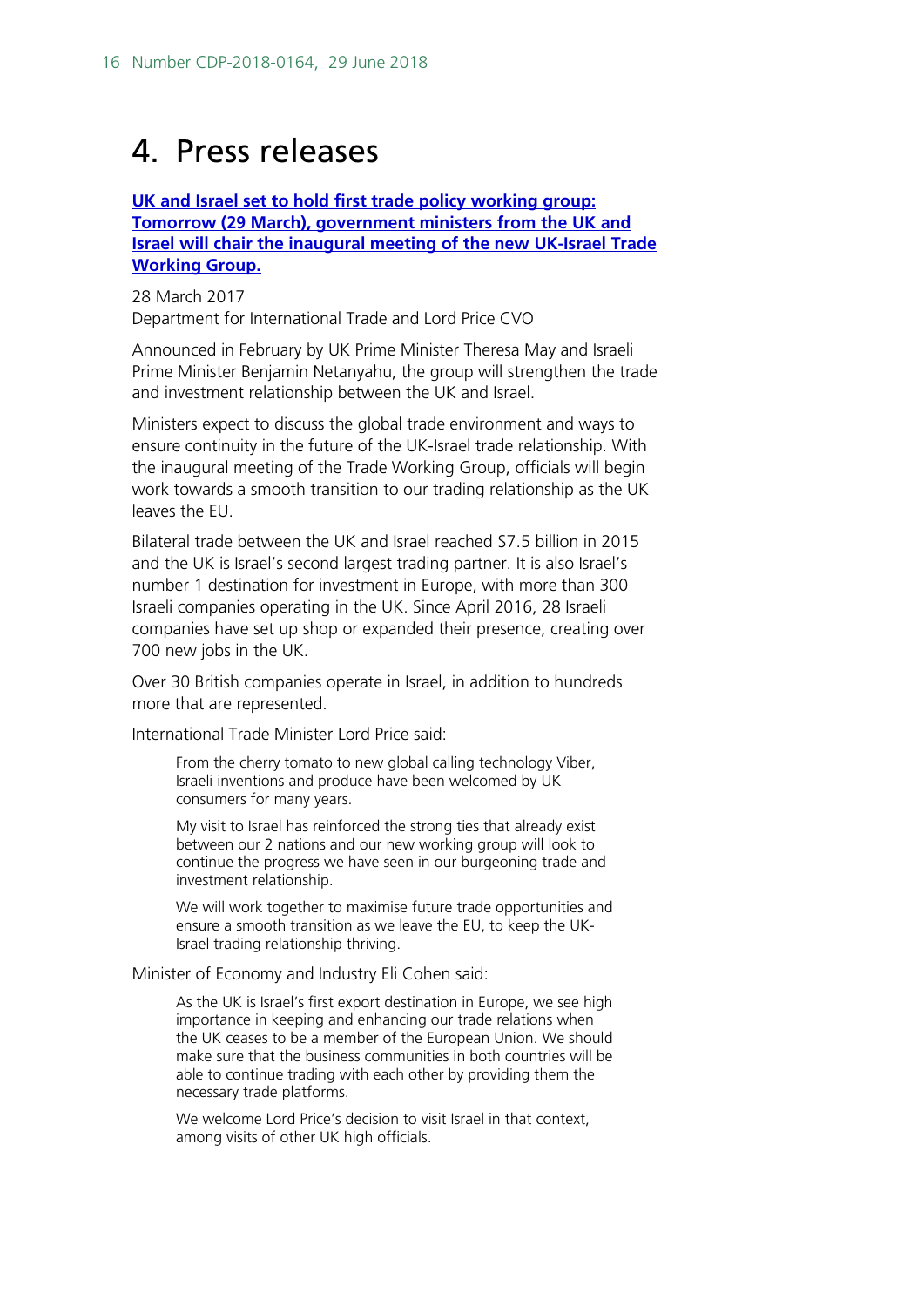## <span id="page-16-0"></span>5. Further reading

[Global Britain: Priorities for trade beyond the EU](https://openeurope.org.uk/intelligence/economic-policy-and-trade/global-britain-priorities-for-trade-beyond-the-eu/)

Open Britain, April 2017